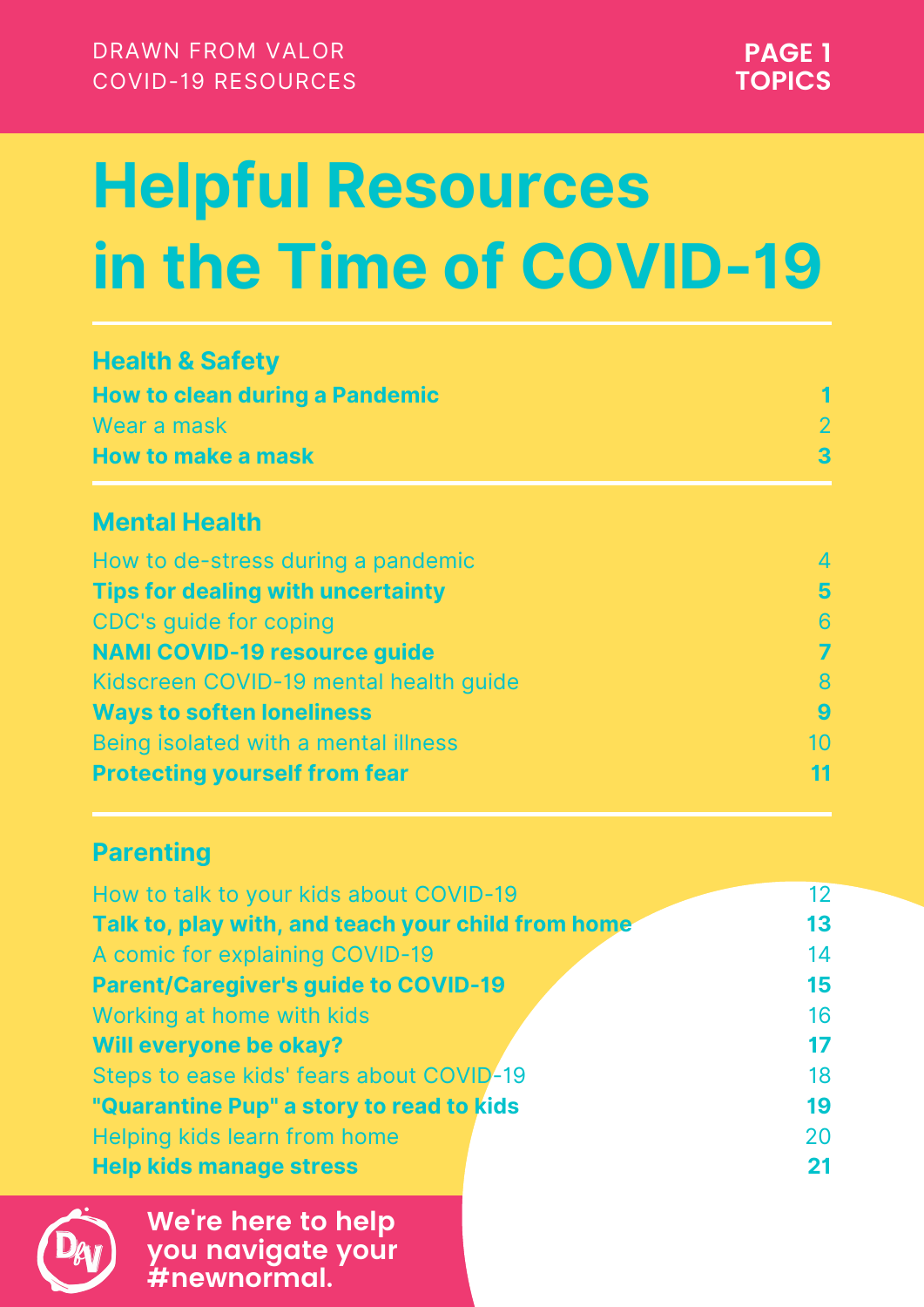#### **Mindfulness**

#### **Get Moving - free online workout classes**

#### **Education**

| <b>Explore the galleries of the Museum of Natural History</b> | 33 |
|---------------------------------------------------------------|----|
| <b>Music Education resources from Classical 100</b>           | 34 |
| <b>Resources for teachers</b>                                 | 35 |
| Dyson's fun challenges for kids                               | 36 |
|                                                               |    |
| <b>Resources for Veterans and Caregivers</b>                  |    |
| <b>Lift &amp; Shift Foundation</b>                            | 37 |
| <b>Wounded Warrior Project</b>                                | 38 |
| The Elizabeth Dole Foundation Hidden Heroes project           | 39 |



| <b>Cosmic Kids Yoga</b>                                 |    |
|---------------------------------------------------------|----|
| 10-minute meditations through Calm                      | 23 |
| <b>Calm's "Daily Gratidute" journal</b>                 | 24 |
| <b>Ways to help your community</b>                      | 25 |
| Free meditation training from the Healthy Minds Program | 26 |
| How to turn your home into a healing space              | 27 |
| Use music to help you meditate                          | 28 |
| How to start journaling when everything feels uncertain | 29 |

#### Shape's list of free online workout class hosts **Les Mills** Orange Theory 30 **31** 32

DRAWN FROM VALOR COVID-19 RESOURCES

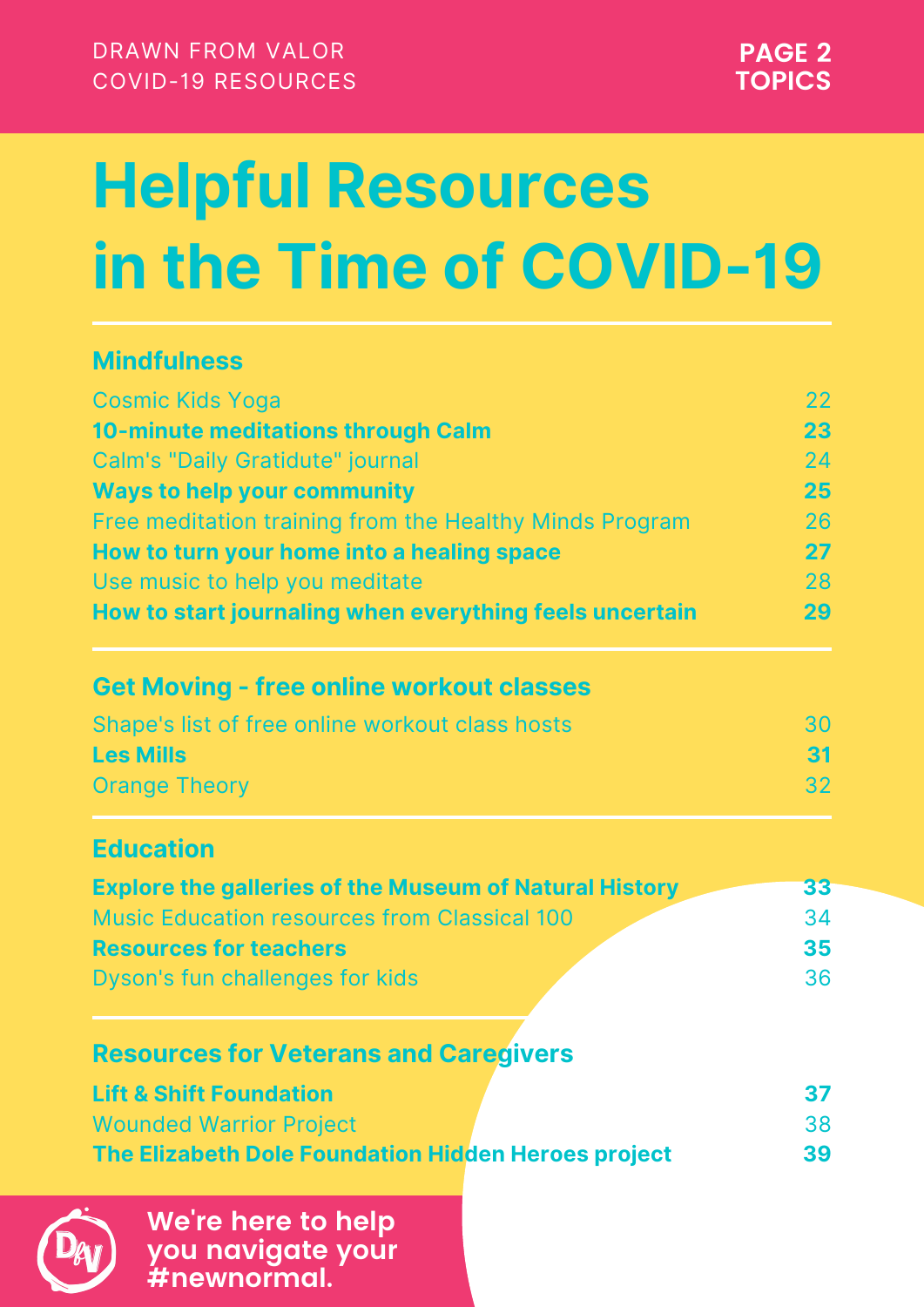#### **Creativity & Culture**

| <b>Online music with Laura Benanti</b>                              | 40              |
|---------------------------------------------------------------------|-----------------|
| <b>Learn to Animate for free with Toon Boom</b>                     | 41              |
| Doodle online with Kennedy Ctr Artist-in-Residence Mo Willems       | 42              |
| 30 virtual field trips your kids can take while sheltering in place | 43              |
| #ColorourCollections is offering free coloring sheets and books     | 44              |
| <b>Visit the Society of Illustrators online</b>                     | 45              |
| <b>Check out the Mattel Playroom</b>                                | 46              |
| See live streams and virtual concerts from home                     | 47              |
| Take online classes at Hogwarts!                                    | 48              |
| <b>Explore LEGO's Architecture Sets</b>                             | 49              |
| Cope with change by playing                                         | 50              |
| Disney animators are offering free illustration lessons online      |                 |
|                                                                     |                 |
| <b>Connecting</b>                                                   |                 |
| Use the NetflixParty/TeleParty Chrome extension                     | 52 <sub>2</sub> |
| Have Oprah, Betty White, and more read to your kids on YouTube      | 53              |
| Host an online karaoke party                                        | 54              |
| How to host a virtual game night                                    | 55              |
| How to connect with your friends and family while staying home      | 56              |
| More game night ideas                                               | 57              |
| How to have deeper, more intimate conversations                     | 58              |

How to have deeper, more intimate conversations



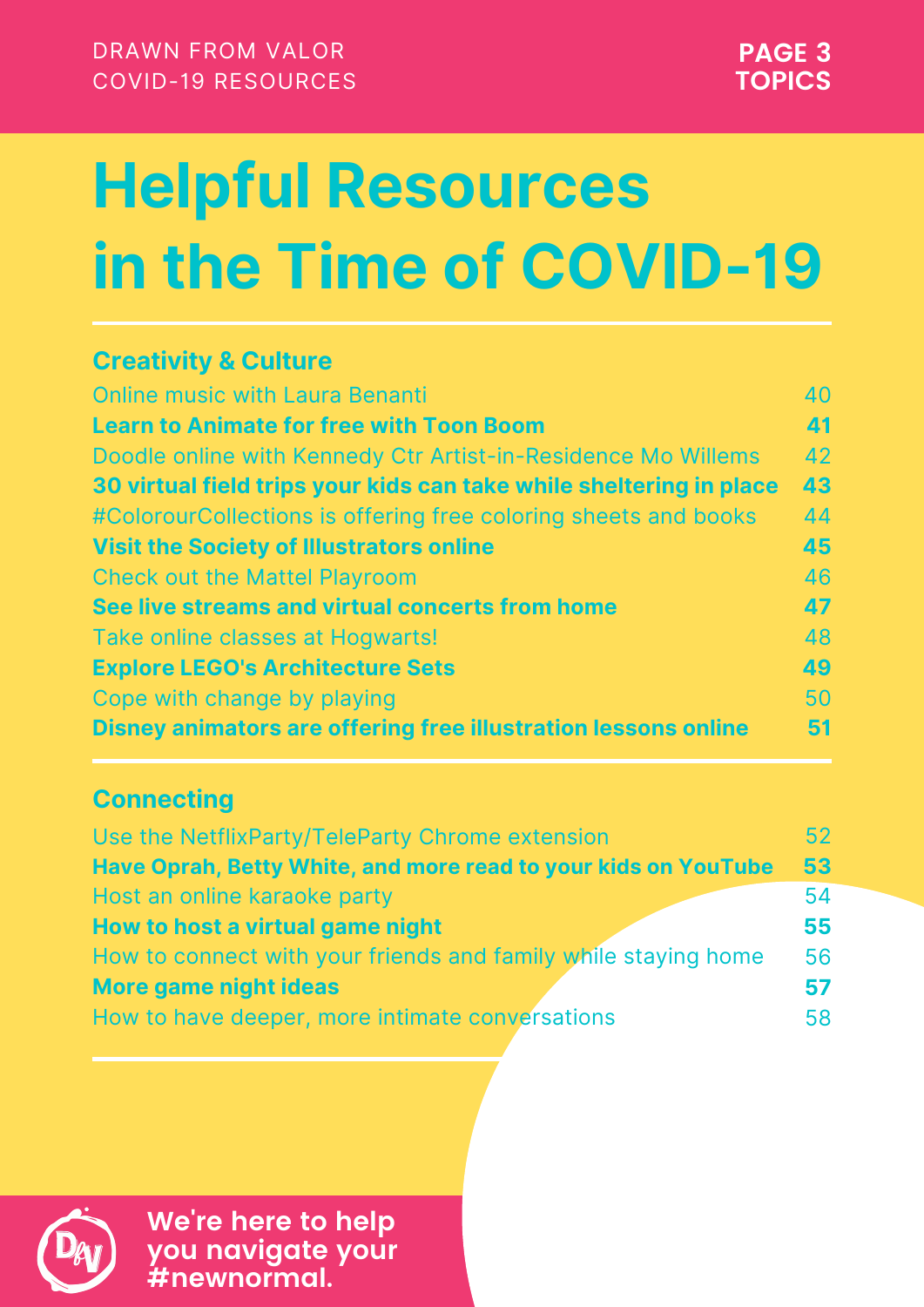| https://www.nytimes.com/2020/03/17/parenting/coronavirus-kids-talk.html                         | 12 |
|-------------------------------------------------------------------------------------------------|----|
| https://medschool.cuanschutz.edu/psychiatry/covid-19-support/resources-for-kids-parents         |    |
| https://www.npr.org/sections/goatsandsoda/2020/02/28/809580453/just-for-kids-a-comic-exploring- | 13 |
| the-new-coronavirus                                                                             | 14 |
| https://www.nctsn.org/resources/parent-caregiver-guide-to-helping-families-cope-with-the-       |    |
| coronavirus-disease-2019                                                                        | 15 |
| https://theeducatorsspinonit.com/working-at-home-with-kids/?                                    | 16 |
| fbclid=IwAR3YZCegqkaT0zFMeSLhAbHUpod_kn6Q0q3hSaQHnDNuTomobOt2DeYa9No                            |    |
| https://www.drawnfromvalor.org/post/dfv-thinks-will-everyone-be-ok                              |    |
| https://blog.cincinnatichildrens.org/steps-to-help-ease-kids-fears-and-anxieties-about-covid-19 | 18 |
| https://www.yumpu.com/en/document/view/63261357/quarantine-pup                                  | 19 |
| https://www.psychologytoday.com/us/blog/the-pursuit-peace/202004/successful-learning-home       |    |
| https://www.pbs.org/parents/thrive/kids-regressing-help-them-cope-with-stress-during-           | 20 |
| <b>coronavirus</b>                                                                              |    |



### **Health & Safety**

### **Parenting**

#### **Mental Health**

| https://www.marthastewart.com/7752552/how-clean-kitchen-groceries-coronavirus-covid-19? |              |
|-----------------------------------------------------------------------------------------|--------------|
| utm_source=twitter.com&utm_medium=social&utm_campaign=social-share-article              |              |
| https://medium.com/the-atlantic/the-real-reason-to-wear-a-mask-e6405abbc484             |              |
| https://www.goinvo.com/vision/coronavirus/                                              | $\mathbf{3}$ |

| https://www.pbs.org/parents/thrive/how-you-and-your-kids-can-de-stress-during-coronavirus       |   |
|-------------------------------------------------------------------------------------------------|---|
| https://facultyfactory.org/podcast/#episode61                                                   |   |
| https://emergency.cdc.gov/coping/selfcare.asp                                                   | 6 |
| https://nami.org/Support-Education/NAMI-HelpLine/COVID-19-Information-and-Resources/COVID-19-   |   |
| <b>Resource-and-Information-Guide</b>                                                           |   |
| https://kidscreen.com/2020/04/06/resources-to-help-you-cope-with-covid-19/#.Xo4toJDIYI8.twitter |   |

| https://www.calm.com/blog/4-ways-to-soften-loneliness                                          | $\left  9 \right $ |
|------------------------------------------------------------------------------------------------|--------------------|
| https://www.nami.org/Blogs/NAMI-Blog/April-2020/Being-Socially-Isolated-with-Mental-Illness-A- | 10                 |
| Perspective-for-Loved-Ones?utm_source=naminow&utm_medium=email&utm_campaign=naminow            |                    |
| https://ideas.ted.com/fear-is-contagious-heres-a-simple-way-to-protect-yourself-against-it/    | 11                 |

DRAWN FROM VALOR COVID-19 RESOURCES

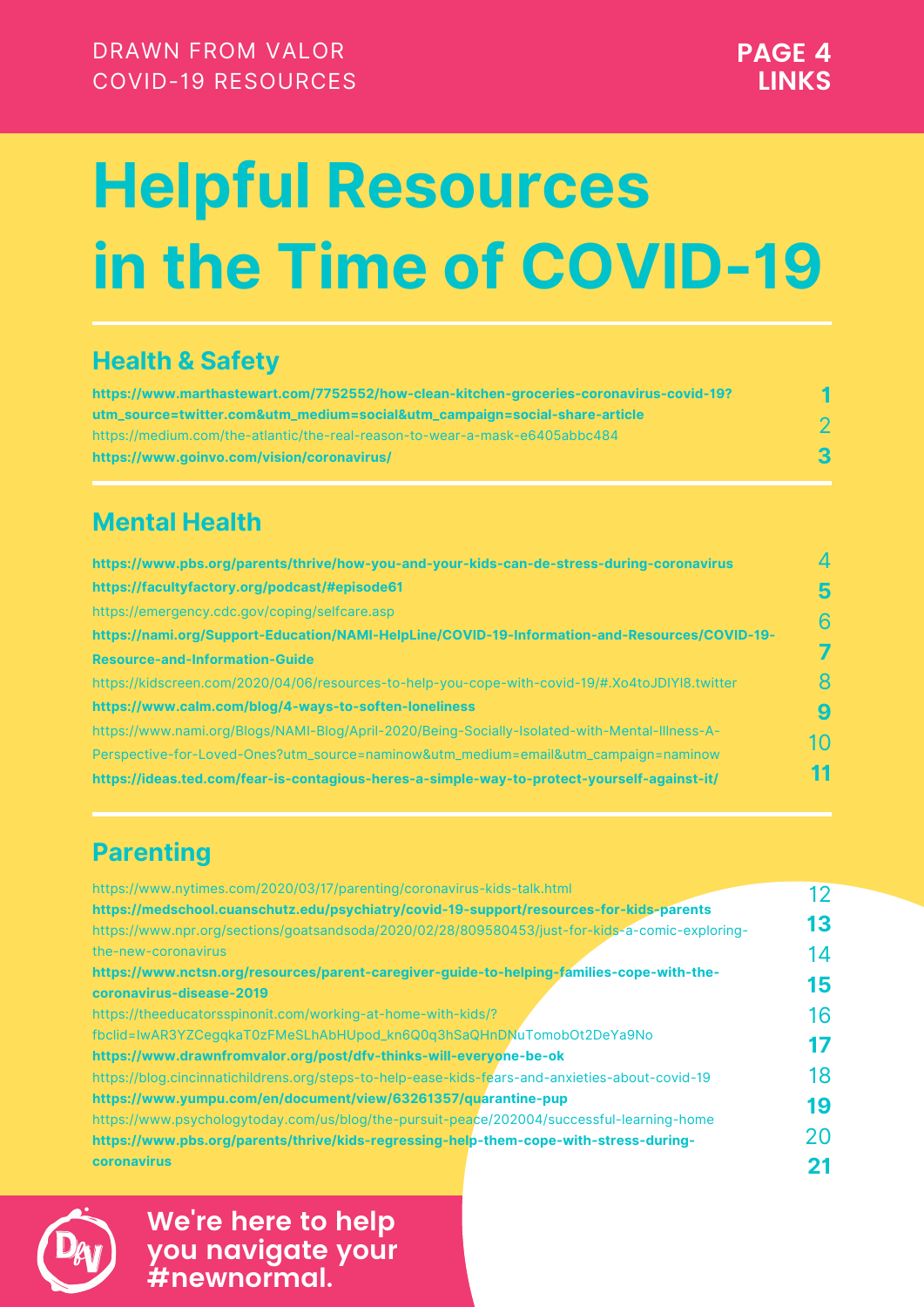#### **Mindfulness**

#### **Get Moving - free online workout classes**

#### **Resources for Veterans and Caregivers**

#### **Education**

| https://www.youtube.com/user/CosmicKidsYoga?                                                       | 22 |
|----------------------------------------------------------------------------------------------------|----|
| fbclid=IwAR01RYYDiuwDoB4nM9iV3hN6gRQFTfRRTIJkUUER1qX7_7ADrWrBD2dYoZI&app=desktop                   | 23 |
| https://www.youtube.com/c/calm/playlists                                                           | 24 |
| https://www.calm.com/blog/daily-gratitude-journal                                                  |    |
| https://www.mindbodygreen.com/articles/what-you-can-do-to-help-your-community-amid-covid-          | 25 |
| <b>19-outbreak</b>                                                                                 | 26 |
| https://hminnovations.org/meditation-app                                                           | 27 |
| https://integrativemedicine.arizona.edu/COVID19/sheltering_in_place.html                           |    |
| https://www.calm.com/blog/listen-deeply-to-music-and-it-becomes-your-meditation                    | 28 |
| https://advice.theshineapp.com/articles/a-journaling-exercise-for-when-everything-feels-uncertain/ | 29 |

| https://www.shape.com/fitness/trends/free-online-workouts-coronavirus?     | 30        |
|----------------------------------------------------------------------------|-----------|
| utm_source=twitter.com&utm_medium=social&utm_campaign=social-share-gallery | <b>31</b> |
| https://watch.lesmillsondemand.com/at-home-workouts/season:1               |           |
| https://www.youtube.com/channel/UC2mPx7FrMwWJ1utQEOX9z9w                   | 32        |

| https://www.weliftandshift.org/resources/covid/index.html |    |
|-----------------------------------------------------------|----|
| https://www.woundedwarriorproject.org/ready-to-serve      |    |
| https://hiddenheroes.org/coronavirus/                     | 39 |



| https://naturalhistory.si.edu/visit/virtual-tour                                      |    |
|---------------------------------------------------------------------------------------|----|
| https://www.classicfm.com/classical-100/abrsm-music-education-resource-free-lockdown/ | 33 |
| https://www.boclips.com/global-public-health?utm_campaign=COVID-                      | 34 |
| 19%20Response&utm_content=129029750&utm_medium=social&utm_source=twitter&hss_         | 35 |
| channel=tw-1226927182758469634                                                        |    |
| https://www.jamesdysonfoundation.com/resources/challenge-cards.html                   | 36 |

DRAWN FROM VALOR COVID-19 RESOURCES